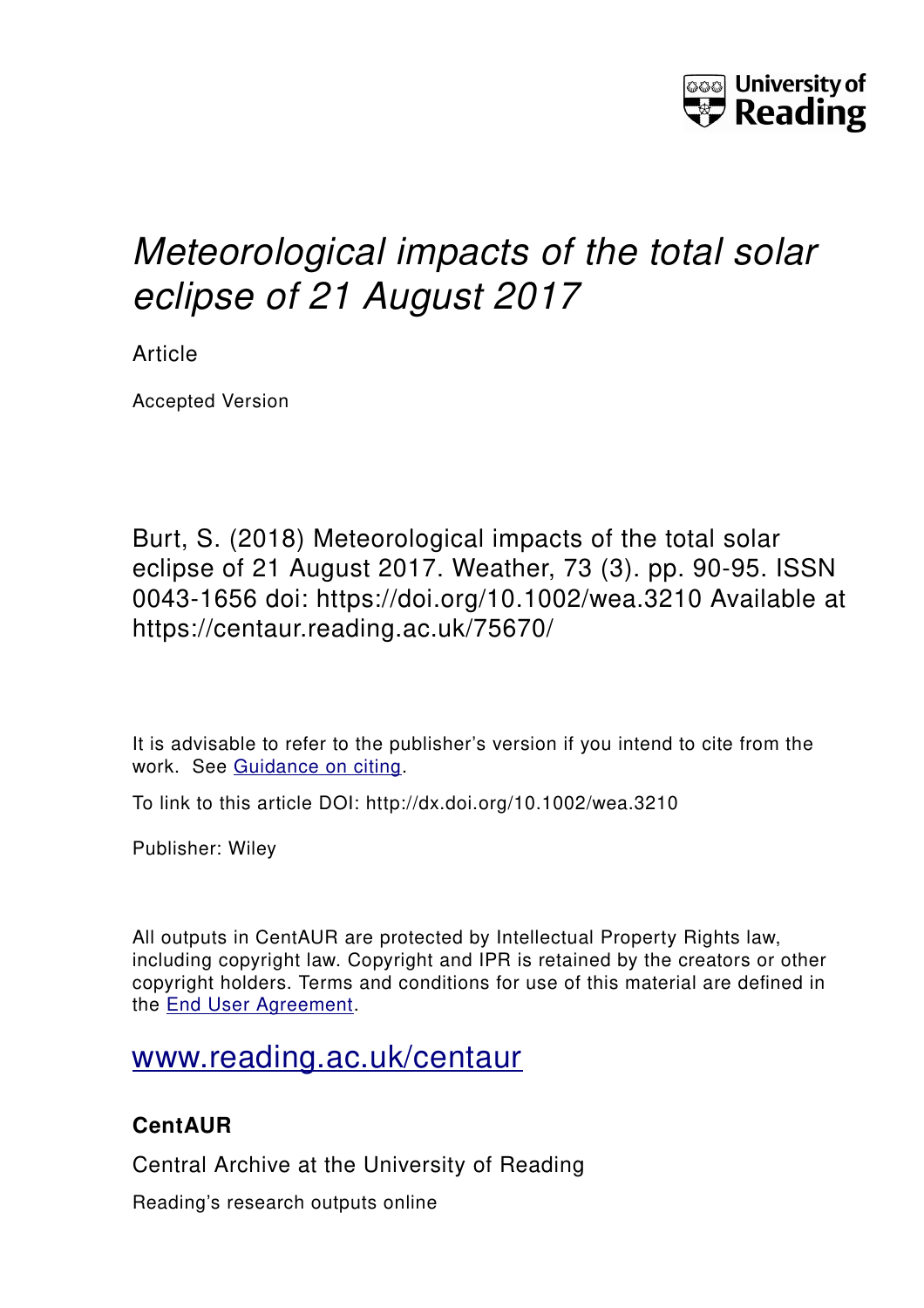# Meteorological impacts of the total solar eclipse of 21 August 2017

By Stephen Burt

*Department of Meteorology, University of Reading* 

ORCID ID 0000-0002-5125-6546

A solar eclipse presents many opportunities for examining the impact of the reduction in solar radiation upon meteorological conditions, particularly so as accurate predictions of the circumstances and extent of the eclipse well before the event enable bespoke observing programmes to be set out in advance. The total solar eclipse of 21 August 2017 traversed the United States from north-west to south-east (Figure 1) and a partial eclipse (at least) was visible in every state. According to news reports, the path of totality was lined with more than 10 million people, making this probably the largest audience for any total solar eclipse in human history. The time of year and time of day was favourable for both good viewing conditions along much of the eclipse path, and for the detection of eclipse-related impacts on surface meteorological variables.

Accounts of measurable changes in various meteorological conditions during eclipses, particularly air temperature, can be found as far back as the Renaissance. Perhaps the earliest scientific programme of observations accompanied the total solar eclipse of 22 May 1724 in Paris (Cassini, 1724). On this occasion, the astronomers Maraldi and Cassini of the French Academy of Sciences made observations at the Trianon Palace with King Louis XV. The King himself made observations of a thermometer and a barometer to look for "the temperature and air pressure variations that might happen during the eclipse", although unfortunately the eclipse itself was partly obscured by cloud. There are numerous other and more recent accounts, both quantitative and qualitative, of meteorological effects observed during solar eclipses, examples being a reported fall in air temperature of 1.5 K during a total eclipse in southern Iraq on 25 February 1952 (Lebon, 1952), a fall of 3 K during the total eclipse in southern Sweden on 30 June 1954 (Botley, 1955) and a fall of 3.5 K accompanied by a reduction in wind speed of 4.5 m s<sup>-1</sup> in Chinguetti, Mauritania, during the total solar eclipse of 30 June 1973 (Anderson and Keefer, 1975). More recently, the meteorological effects of the total eclipse of 11 August 1999 in the United Kingdom and central Europe have been described in detail, and compared with modelled atmospheric conditions with and without the effects of reduced solar radiation (see, for example, Aplin and Harrison, 2003; Gross and Hense, 1999; Hanna, 2000; Prenosil, 2000; Winkler et al, 2001 and references cited therein), while the solar eclipse of 20 March 2015 (a large partial solar eclipse in the UK and Iceland, total in Svalbard) was documented in more detail than any other previous eclipse, with detailed surface and upper-air measurements made at many locations. This event was the subject of a special volume of *Philosophical Transactions* – see, for example, Harrison and Hanna (2016), Burt (2016) and Hanna et al (2016) and additional papers and references cited therein.

One problem with many published accounts of changes in air temperature during eclipses has been lack of sufficient detail in how the temperature measurements themselves were made. Most refer only to 'shade' measurements using portable instruments. However, temperature measurements made 'in the shade' rather than in (say) a standard Stevenson screen leave open the possibility of errors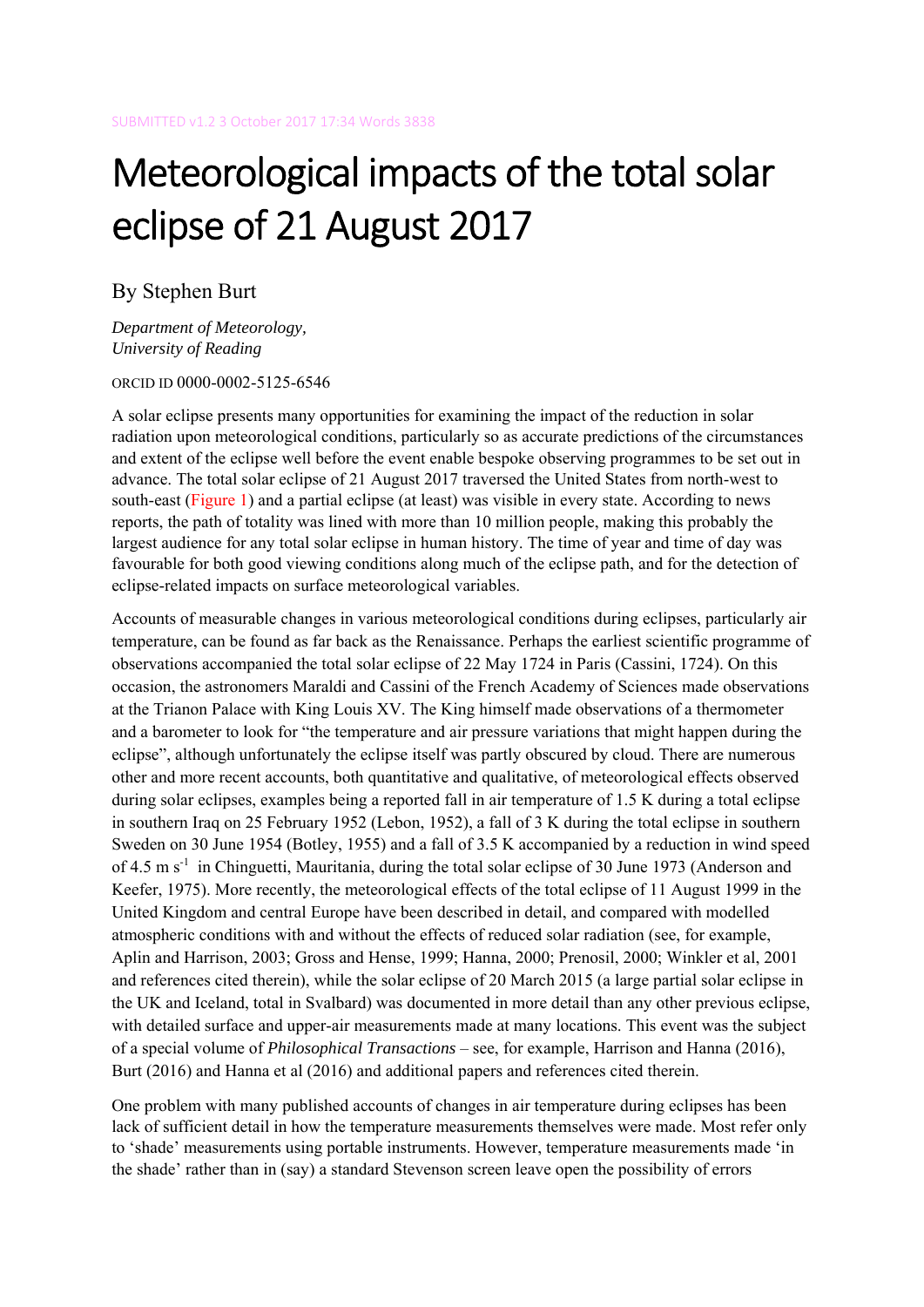resulting from reflected and outgoing terrestrial infrared radiation. During a total eclipse under conditions of little cloud cover, such measurements would tend to overestimate the air temperature prior to and after totality, and underestimate the air temperature during totality, suggesting a larger temperature fall than would be recorded under standard meteorological conditions. The errors involved can be substantial and may amount to several degrees Celsius, even at low air temperatures.

During the eclipse of 21 August 2017, nine automatic weather stations (AWSs) from the highresolution US Climate Reference Network (USCRN – Diamond et al, 2013) lay directly under the path of totality, providing very high-quality and high-frequency surface measurements, including global solar radiation and aspirated air temperature records (NOAA, 2017). These sites are identified in Figure 1. This article briefly summarises the reduction in air temperature and the response lag from time of totality to the time of minimum temperature at each of these CRN locations based upon information in NOAA (2017). A more detailed account follows of the observations from Moose, Wyoming, the AWS site located just a few kilometres from the author's eclipse viewing point northwest of Jackson, Wyoming.

#### Temperature reductions during the eclipse

Table 1 summarises the main effects of the total eclipse upon the nine CRN AWS sites located under the path of totality (details from NOAA, 2017); site details and time zones are given in Table 2. Figure 2 plots air temperature, relative humidity and global solar radiation for the civil day 21 August 2017 at each of these sites from the original 5 minute AWS records available online at https://www.ncdc.noaa.gov/crn/qcdatasets.html . Timing is in local standard time for each site (daylight time minus 1 hour). In each plot, the time of totality is shown by a thin vertical rule in the centre (temperature and relative humidity) graph.

**TABLE 1.** Meteorological effects of the total eclipse of 21 August 2017 at the nine CRN AWS sites within the path of totality, from west to east across the US. For locations, see Figure 1 and Table 2.

| <b>Site</b><br>no. | CRN site location and state       | Duration<br>of totality<br>(min, sec) | Sky and cloud<br>conditions | <i>Temperature</i><br>reduction,<br>$degC^*$ | Lag from<br>mid-<br>eclipse,<br>minutes | RH<br>delta,<br>$\% *$ | Lag from<br>mid-<br>eclipse,<br>minutes |
|--------------------|-----------------------------------|---------------------------------------|-----------------------------|----------------------------------------------|-----------------------------------------|------------------------|-----------------------------------------|
|                    | Corvallis, Oregon                 | $1 \text{ m} 00 \text{ s}$            | Clear                       | 2.8                                          | 12                                      | 7                      | 17                                      |
| $\overline{2}$     | John Day, Oregon                  | 2m7s                                  | Clear                       | 2.7                                          | 13                                      | 7                      | 23                                      |
| 3                  | Moose, Wyoming                    | 2 m 21 s                              | Clear                       | 4.6                                          | 20                                      | 20                     | 15                                      |
| $\overline{4}$     | Harrison, Nebraska                | 2 m 24 s                              | Clear                       | 3.2                                          | 17                                      | 6                      | 2                                       |
| 5                  | Whitman, Nebraska                 | $1 \text{ m } 53 \text{ s}$           | Mostly Cloudy               | 2.6                                          | 3                                       | $\overline{4}$         | 3                                       |
| 6                  | Lincoln 11 SW, Nebraska           | 2 m 13 s                              | Partly Cloudy               | 3.3                                          | 13                                      | 12                     | 28                                      |
| 7                  | Lincoln 8 ENE, Nebraska           | $0 \text{ m } 31 \text{s}$            | Partly Cloudy               | 3.2                                          | 12                                      | 13                     | 22                                      |
| 8                  | Crossville, Tennessee             | 2 m 33 s                              | Mostly Cloudy               | 4.0                                          | 9                                       | 28                     | 24                                      |
| 9                  | McClellanville,<br>South Carolina | 2 m 29 s                              | Mostly Cloudy               | 2.4                                          | $\overline{4}$                          | 12                     | $\overline{4}$                          |

*\* Reckoned from the highest temperature/lowest RH pre-totality, to the lowest temperature/highest RH post-totality.*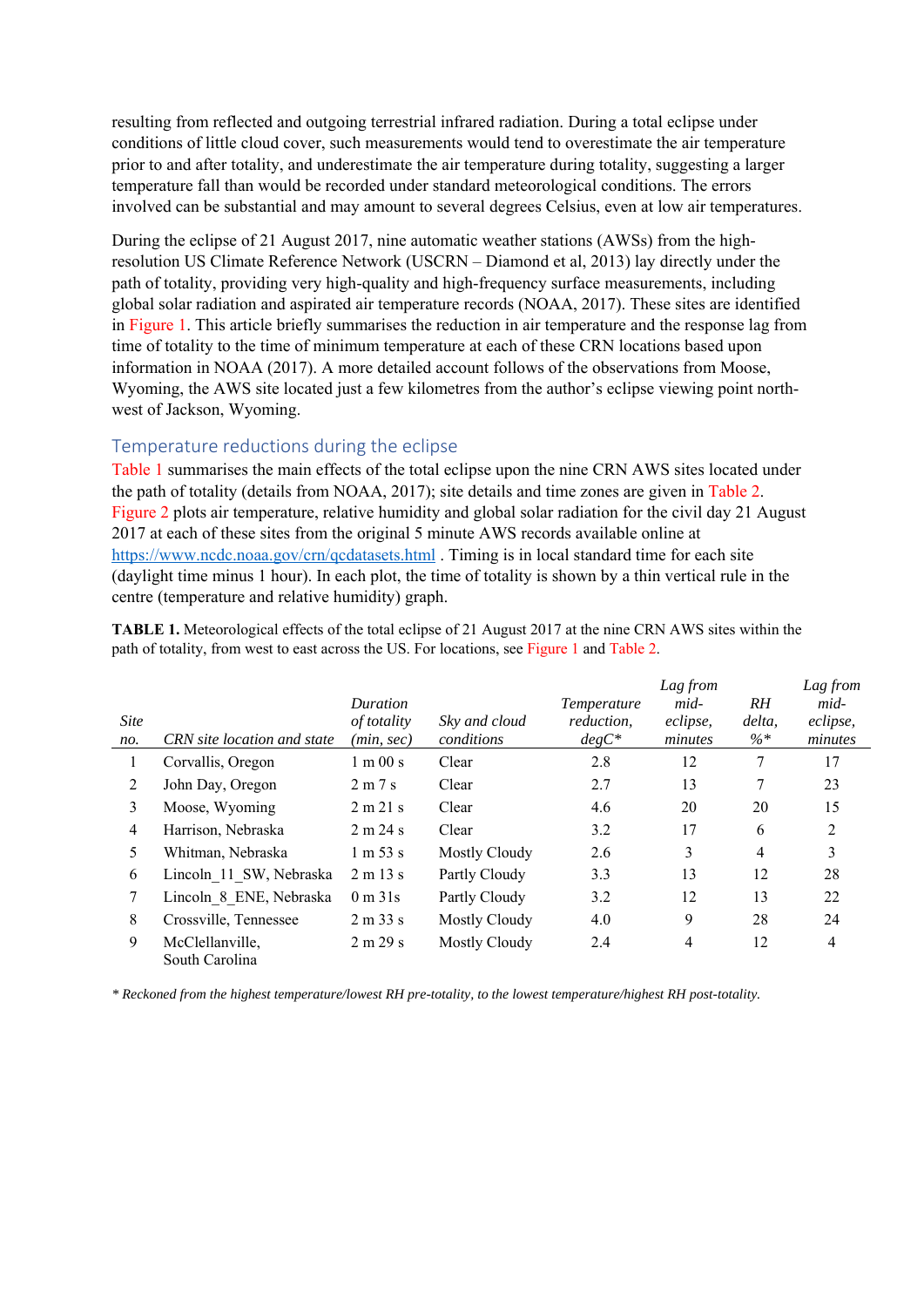| <b>Site</b>    |                                | Latitude       | Longitude |             |               |
|----------------|--------------------------------|----------------|-----------|-------------|---------------|
| no.            | Location and state             | $\mathcal{O}N$ | $\circ_W$ | Altitude, m | Time zone $*$ |
|                | Corvallis, Oregon              | 44.42          | 123.33    | 95          | UTC-8         |
| 2              | John Day, Oregon               | 44.56          | 119.65    | 684         | $UTC - 8$     |
| 3              | Moose, Wyoming                 | 43.66          | 110.71    | 1971        | $UTC - 7$     |
| $\overline{4}$ | Harrison, Nebraska             | 42.42          | 103.74    | 1343        | $UTC - 7$     |
| 5              | Whitman, Nebraska              | 42.07          | 101.45    | 1140        | $UTC - 7$     |
| 6              | Lincoln 11 SW, Nebraska        | 40.69          | 96.85     | 418         | $UTC - 6$     |
|                | Lincoln 8 ENE, Nebraska        | 40.85          | 96.56     | 362         | $UTC - 6$     |
| 8              | Crossville, Tennessee          | 36.01          | 85.13     | 583         | $UTC - 6$     |
| 9              | McClellanville, South Carolina | 33.15          | 79.36     | 3           | $UTC - 5$     |

**TABLE 2.** Location, altitude and time zone of the nine CRN AWS sites in Table 1. For locations, see Figure 1.

#### *\* Daylight time is +1 hour*

#### Observations in north‐western Wyoming

The author observed the total eclipse from a site a few kilometres north-west of Jackson, Wyoming, at 43.55°N, 110.83°W and 1901 m (6235 ft) above mean sea level (AMSL), 16 km south-west of the CRN AWS site at Moose, Wyoming (located at 43.66°N, 110.71°W, 1971 m AMSL, station 3 on Figure 1 and in Table 1). The centreline of totality lay between the two locations: both sites were within 5 km or so of the centreline and thus of the maximum eclipse in this portion of the track. The Moose AWS record is notable in that it exhibited the largest eclipse-related changes in air temperature and humidity of the nine US CRN sites within the region of totality.

The day began with patchy altocumulus cloud, about 3 oktas in extent at 0600 MST (0700 MDT, 1300 UTC). Concerns over the previous 2-3 days that this cloud would persist to 'spoil the show' proved groundless, as the cloud moved steadily away to the south and dissipated during the morning (Figure 3, Figure 4) leaving the sky almost cloudless throughout the period of the eclipse, from first contact at 0916:42 MST to fourth contact at 1200:28 MST. Totality commenced at 1034:51 MST (second contact) and ended (third contact) at 1037:12 MST, thus lasting 2 minutes 21 seconds.

#### Solar radiation

The 5 minute mean global solar radiation values for Moose AWS 0000-2355 MST 21 August 2017 are plotted on Figure 5, blue trace, together with the average from the previous and following days in orange. Sunrise on 21 August was at 0535 MST, with solar radiation detected from shortly before 0555 MST. The reductions in sunlight owing to the patchy altocumulus evident in Figure 3 are evident in the trace between about 0730 and 0830 MST, after which almost cloudless skies resulted in a near sine wave solar radiation record with the obvious exception of the eclipse period itself. Global solar radiation receipts reached a little over  $600 \text{ W m}^2$  by 0920 MST, shortly after first contact at 0916:42 MST, and then declined steadily to the minimum 5 minute mean of 2 W m<sup>-2</sup> for the 5 minutes ended 1040 MST. We may therefore safely assume that the period of totality (1034:51 to 1037:12 MST) recorded close to zero, as light levels from the solar corona during totality were similar to bright moonlight. After the eclipse, solar radiation levels increased steadily once more to reach a peak around 870 W m-2 about 1225 MST.

#### Air temperature

Observations of (shade) air temperature and relative humidity were made at the site with a Kestrel 4000 portable AWS, which was set to log readings every 10 s throughout the event. Unfortunately, an error resulted in the loss of the logged record, but from observations made from the display the indicated temperature rose from a little over 4 °C at 0700 MST to 19.2 °C shortly after 1000 MST.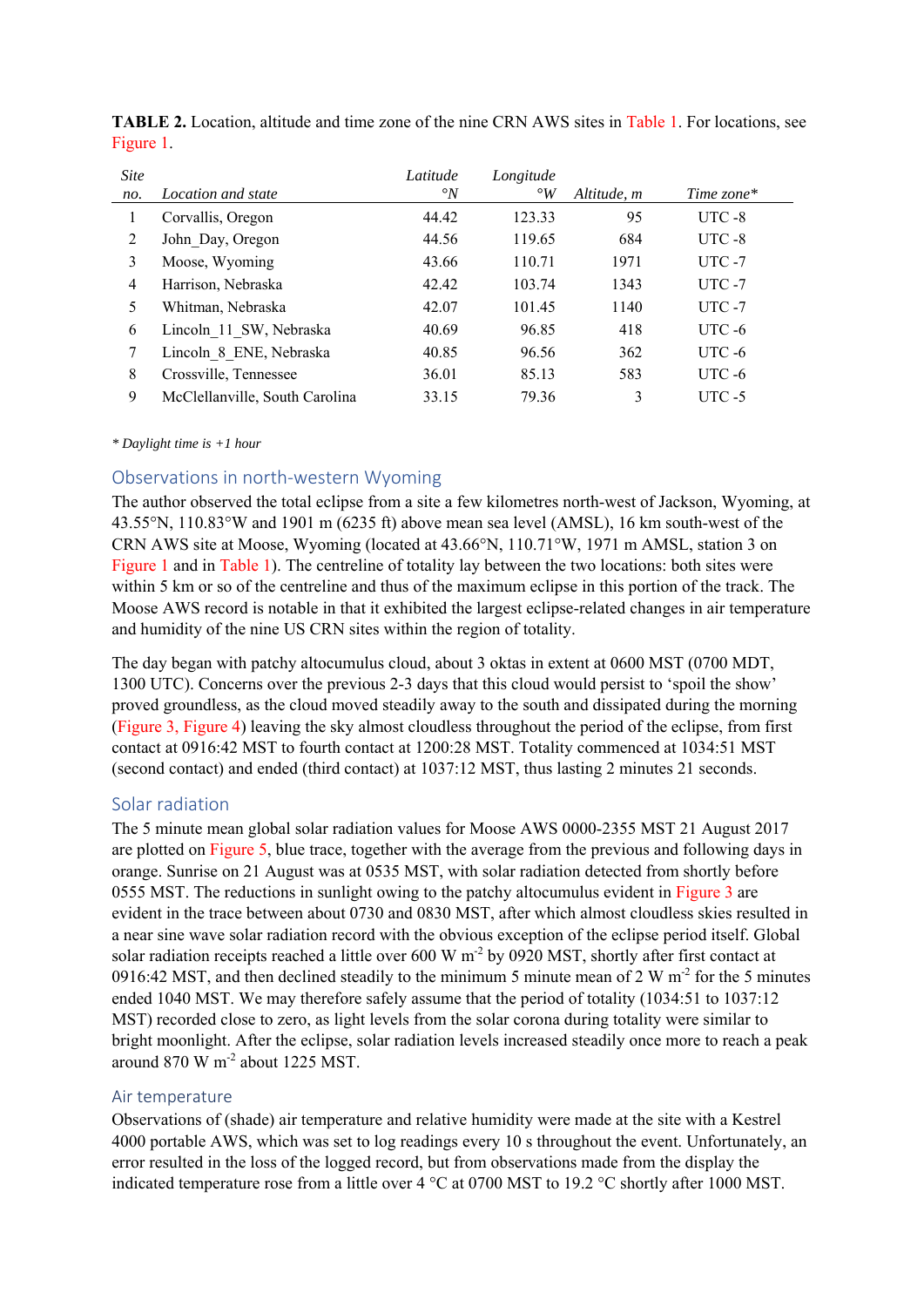The temperature then fell as the eclipse progressed and the solar disk darkened, to 11 °C just after totality, and continued to fall for about 15 minutes – the lowest observed reading being 9.6 °C at 1050 MST. The total fall from pre-totality peak to post-totality minimum, from a shaded sensor (but one exposed to reflected and outgoing infrared radiation) was thus 9.6 K in 50 minutes, with a lag of 15 minutes from peak totality to the minimum temperature.

In comparison, the nearby Moose AWS record showed a fall over the same period of 4.6K, from 16.5 °C for the 5 minute mean ending at 1010 MST to 11.9 °C for the 5 minutes ending at 1055 MST, a lag of 20 minutes from totality (with a slight uncertainty due to the 5 minute temporal resolution). The 5 minute mean temperatures for Moose 0000-2355 MST are plotted on Figure 6, blue trace, together with the average from the previous and following days for comparison in orange. Averaging the AWS values over 5 minutes inevitably smoothes the recorded extremes somewhat, but based upon the observed rate of change of air temperature *dT/dt* prior to the turning points, we may estimate the true (say, 1 minute means) maximum and minimum temperatures to be approximately 16.8 °C and 11.5 °C, giving a slightly larger 'spot' range of 5.3 K. Notably, the reduction from pre-eclipse peak to post-eclipse minimum derived from the aspirated sensor record is almost half that derived from a 'shaded' air temperature sensor. The lag times agree within measurement accuracy.

The true effect of the eclipse can best be appreciated by comparing the Moose temperature record for 21 August with the average of the preceding and following days shown on Figure 6. Although 'eclipse day' began slightly cooler than the previous day (air temperature minimum 2.2 °C at 0630), the air temperature then rose at a similar rate to adjacent days, slightly in excess of  $4 \text{ K h}^{-1}$ , until 1010 MDT, by which time two-thirds of the partial phase had been completed. The fall from peak to post-totality trough 20 minutes after totality was as described above, after which temperatures recovered, although the deficit of 3 hours of solar radiation receipts during the morning left eclipse day almost 3 K cooler than adjacent days by 1300 MST (Figure 6). The maximum (5 minute mean) temperature at Moose on 21 August was 26.1 °C at 1555 MST, a little lower than the previous day (20 August, 26.4 °C at 1550- 1555 MST) and the following day (22 August, 29.1 °C at 1530 MST). Shortly after totality, the air temperature at Moose AWS (11.9 °C at 1055 MDT) was 9.5 K lower than the mean of adjacent days at the same time. For those of us watching the eclipse, the cooling was very obvious, and most observers were glad to have brought extra layers of clothing!

#### Humidity

Five minute means of relative humidity (RH) for Moose AWS for 21 August, together with the average of the preceding and following days in orange, are plotted on Figure 7. As would be expected from the substantial reduction in temperature during the eclipse, there was a significant increase in RH — 20 per cent, from 31% at 1110 to 51% 40 minutes later, in antiphase to the temperature record. Even at or just after totality, however, the air was too dry for patches of shallow fog to form, although this was carefully watched for. The comparison of RH on eclipse day with adjacent days (Figure 7) shows that, just after totality, RH had risen to twice that of the average of the previous and following day.

#### Surface wind speeds

Five minute means of wind speed at 1.5 m above ground for Moose AWS for 21 August, together with the average of the preceding and following days in orange, are plotted on Figure 8. Surface winds were very light and variable in direction throughout the eclipse, but the effect of totality was clearly evident in the 5 minute mean surface wind speed at Moose (Figure 8). Mean wind speeds fell below 1 m  $s<sup>-1</sup>$  just after 1100 MDT, and did not recover for 90 minutes; during totality, mean wind speeds remained below  $0.5 \text{ m s}^{-1}$  owing to stabilisation of the boundary layer (see, for example, Gray and Harrison, 2016). Unfortunately, wind directions are not available for CRN AWS records, but in such light winds firm conclusions on the backing or otherwise of surface winds owing to increased frictional retardation would be difficult.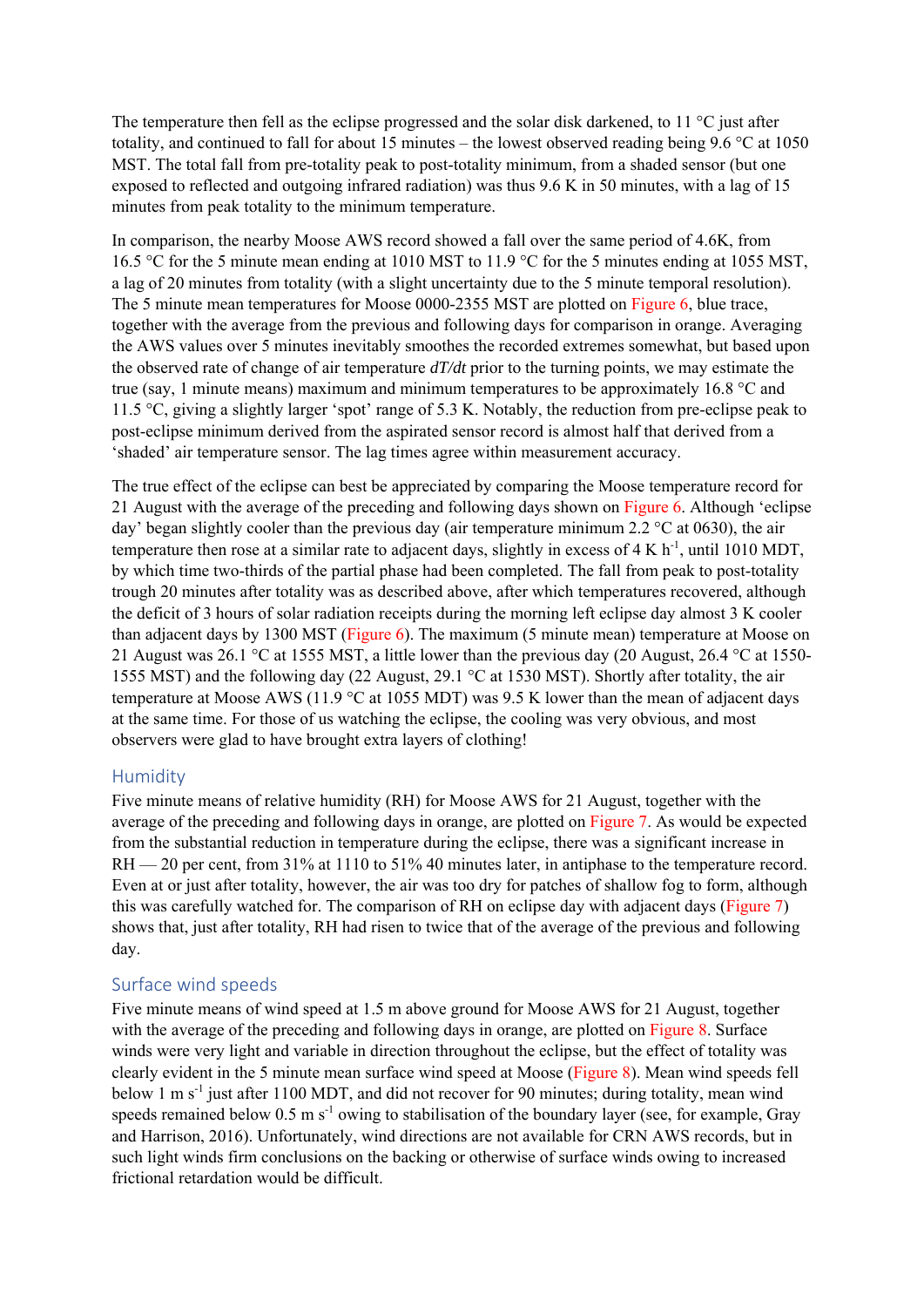### Conclusions

The solar eclipse of 21 August 2017 which affected the entire United States was probably the best observed solar eclipse in history, both in terms of human observers aligned along the centreline of the total eclipse from Oregon to South Carolina and in terms of the wealth of meteorological data available from carefully calibrated automatic weather stations along the eclipse track. Falls in aspirated air temperature from peak to trough of 5 K were observed under clear skies in Wyoming, while the reduction from the expected diurnal temperature at totality was about twice that. A 'shade temperature' measurement showing a reduction of almost 10 K was shown to be too great by a factor of two compared with nearby aspirated air temperature measurements made under standard meteorological exposure conditions.

## References

Anderson, R. C., Keefer, D. R. 1975. Observation of the temperature and pressure changes during the 30 June 1973 solar eclipse. *J. Atmos. Sci.* **32**, 228–231. doi:10.1175/1520-0469(1975)032%3C0228:OOTTAP%3E2.0.

Aplin, K. L and Harrison, R. G. 2003. Meteorological effects of the eclipse of 11 August 1999 in cloudy and clear conditions. *Proc. R. Soc. Lond. A* **459**, 353–371. doi:10.1098/rspa.2002.1042

Botley, C. M. 1955. Solar eclipse, 30 June 1954. *Weather*, **10**, pp. 357-358. An accompanying note by Bower, S.M, includes thermograph traces from West Yorkshire and Shetland

Burt, S., 2016. Meteorological responses in the atmospheric boundary layer over southern England to the deep partial eclipse of 20 March 2015. *Phil. Trans. R. Soc. A*, **374**: 20150214. DOI: 10.1098/rsta.2015.0214

Cassini, M. 1724. *Observation de l'eclipse totale du Soleil, faite à Trianon le 22 Mai 1724, en presence du Roi*. Mémoires de l'Académie Royale des Sciences, Paris, 262-263

Diamond, H. et al, 2013. U.S. Climate Reference Network after one decade of operations – status and assessment. *Bull. Amer. Meteorol. Soc*., **94**, pp. 485–498, https://doi.org/10.1175/BAMS-D-12-00170.1

Gray S.L. and Harrison, R.G., 2016. Eclipse-induced wind changes over the British Isles on the 20 March 2015. *Phil. Trans. R. Soc. A*., **374**: 20150224. http://dx.doi.org/10.1098/rsta.2015.0224

Gross P. and Hense A. 1999. Effects of a total solar eclipse on the mesoscale atmospheric circulation over Europe – a model experiment. *Meteorol. Atmos. Phys*. **71**, 229–242. doi:10.1007/s007030050057

Hanna, E. 2000. Meteorological effects of the solar eclipse of 11 August 1999. *Weather*, **55**, 430–446

Hanna, E. et al, 2016. Meteorological effects of the solar eclipse of 20 March 2015: analysis of UK Met Office automatic weather station data and comparison with automatic weather station data from the Faroes and Iceland. *Phil. Trans. R. Soc. A*., **374**, 20150212. http://dx.doi.org/10.1098/rsta.2015.0212

Harrison, R.G. and Hanna, E., 2016. The solar eclipse: a natural meteorological experiment. *Phil. Trans. R. Soc. A.,* 374: 20150225. http://dx.doi.org/10.1098/rsta.2015.0225

Lebon, J. H. G. 1952. Meteorological observations during the total solar eclipse of 25 February 1952 [in Iraq]. *Weather*, **7**, 174-175

NOAA, 2017. *U.S. Climate Reference Network Observes the Great American Eclipse.* PDF, available online at https://www.ncdc.noaa.gov/crn/ (accessed 25 August 2017).

Prenosil T. 2000 The influence of the 11 August 1999 total solar eclipse on the weather over central Europe. *Meteorol. Z.* **9**, 351–359

Winkler P., Kaminski U., Köhler U., Riedl J., Schroers H., Anwender D. 2001 Development of meteorological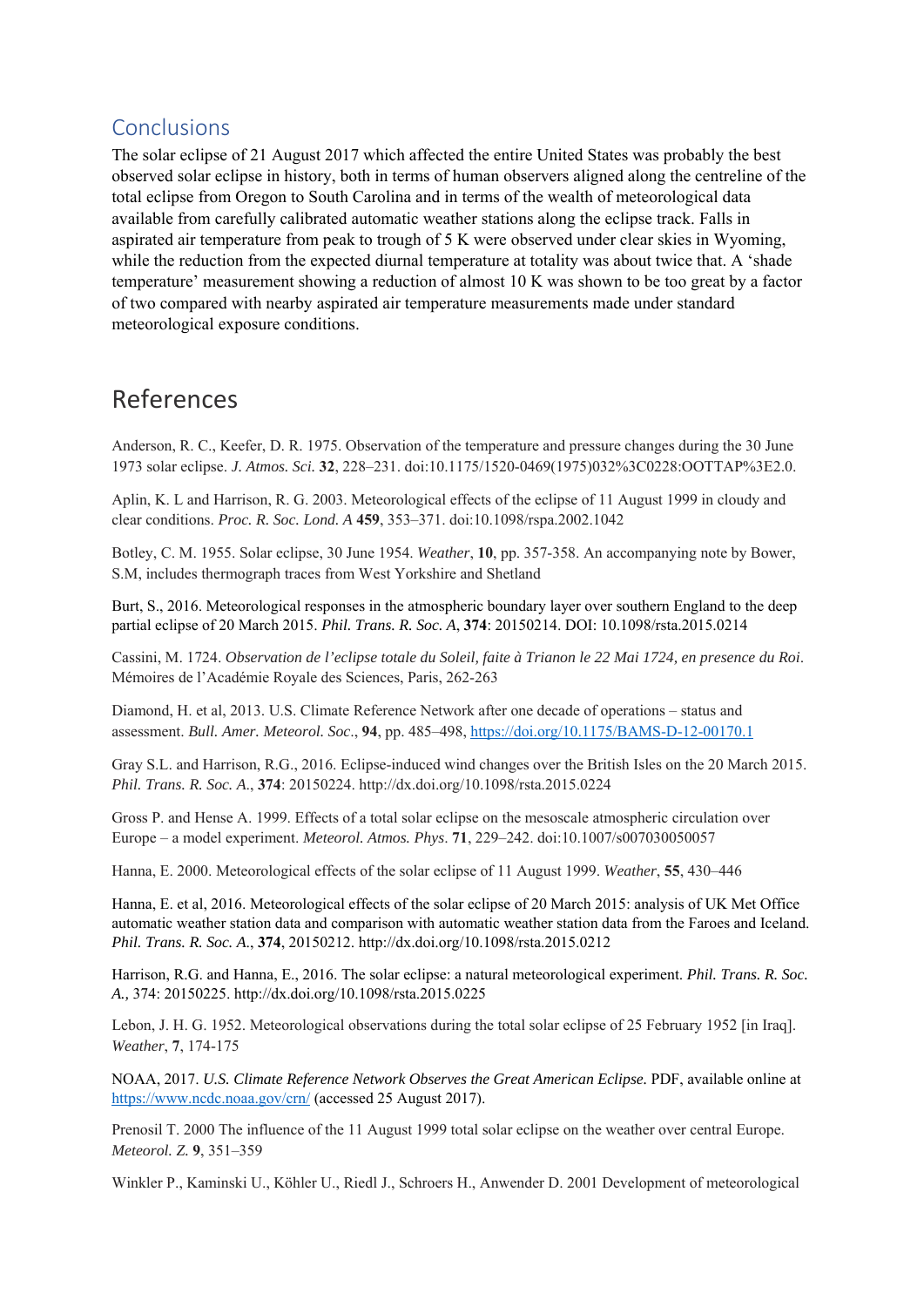parameters and total ozone during the total solar eclipse of August 11, 1999. *Meteorol. Z*. **10**, 193–199. doi:10.1127/0941-2948/2001/0010-0193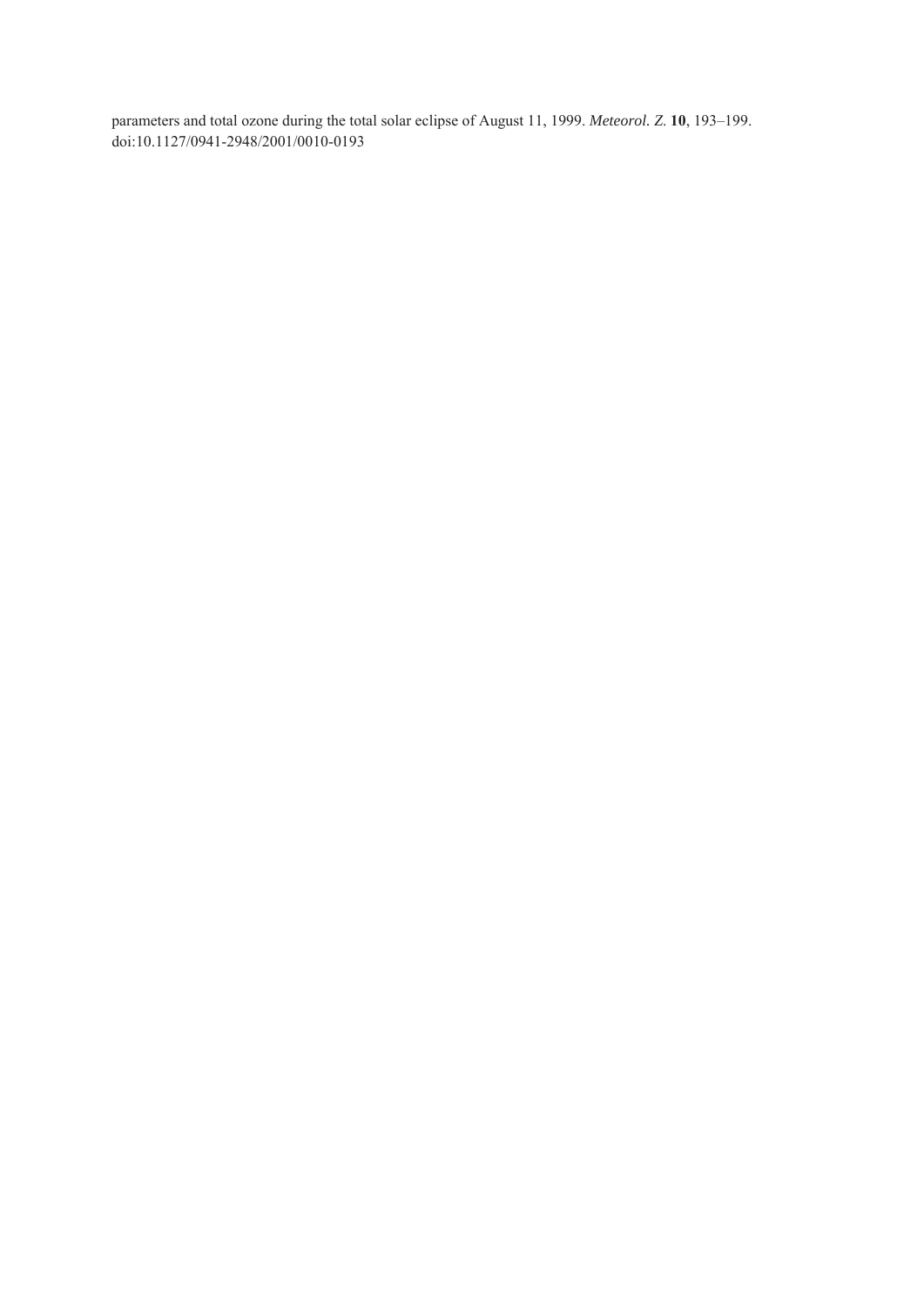## Figure captions

**Figure 1.** Location of US Climate Reference Network (CRN) automatic weather station (AWS) sites as at August 2017, from NOAA (2017). The sites numbered 1 to 9 lay under the path of totality; these sites are listed in Tables 1 and 2 and various parameters from these sites for eclipse day, 21 August 2017, are plotted in Figure 2.

**Figure 2.** Plots of (left to right) global solar radiation (W m<sup>-2</sup>), aspirated air temperature (°C) and relative humidity  $(\%)$  and 1.5 m wind speeds  $(m s<sup>-1</sup>)$  from the nine CRN AWS sites labelled in Figure 1, derived from the original 5 minute records available at

https://www.ncdc.noaa.gov/crn/qcdatasets.html. Each global solar radiation plot scales 0 to 1000 W m<sup>-2</sup>); aspirated air temperature 0 to 35 °C and relative humidity 0 to 100 % and 1.5 m wind speeds (0 to 5 m s<sup>-1</sup>) except for sites 4 and 6 (which scale 0 to 7 m s<sup>-1</sup>) and site 5 (0 to 11 m s<sup>-1</sup>)

**Figure 3.** Sky as seen from a little north-west of Jackson, Wyoming at 0745:43 MST, prior to the commencement of the partial phase of the eclipse. Photograph taken with 15 mm fisheye lens with 100 degrees horizontal field of view, and 77 degrees vertical. Exposure f11, 1/500, ISO 100. Photograph by the author, Copyright © Stephen Burt.

**Figure 4.** As Figure 3 but in mid-totality at 1035:42 MST. The exposure was f11, 4 seconds, ISO 100 - less than 1/2000th of the light level in Figure 3. Photograph by the author, Copyright © Stephen Burt.

**Figure 5.** Plotted 5 minute mean global solar radiation values, W m<sup>-2</sup>, for Moose AWS 0000-2355 MST 21 August 2017 (blue trace), together with the average for corresponding 5 minute period from the previous and following days (orange trace). Totality occurred 1034:51 to 1037:12 MST.

**Figure 6.** Plotted 5 minute mean aspirated air temperature values, °C, for Moose AWS 0000-2355 MST 21 August 2017 (blue trace), together with the average for corresponding 5 minute period from the previous and following days (orange trace). Totality occurred 1034:51 to 1037:12 MST.

Figure 7. Plotted 5 minute mean relative humidity values, %, for Moose AWS 0000-2355 MST 21 August 2017 (blue trace), together with the average for corresponding 5 minute period from the previous and following days (orange trace). Totality occurred 1034:51 to 1037:12 MST.

**Figure 8.** Plotted 5 minute mean 1.5 m wind speed, m  $s^{-1}$ , for Moose AWS 0000-2355 MST 21 August 2017 (blue trace), together with the average for corresponding 5 minute period from the previous and following days (orange trace). Totality occurred 1034:51 to 1037:12 MST.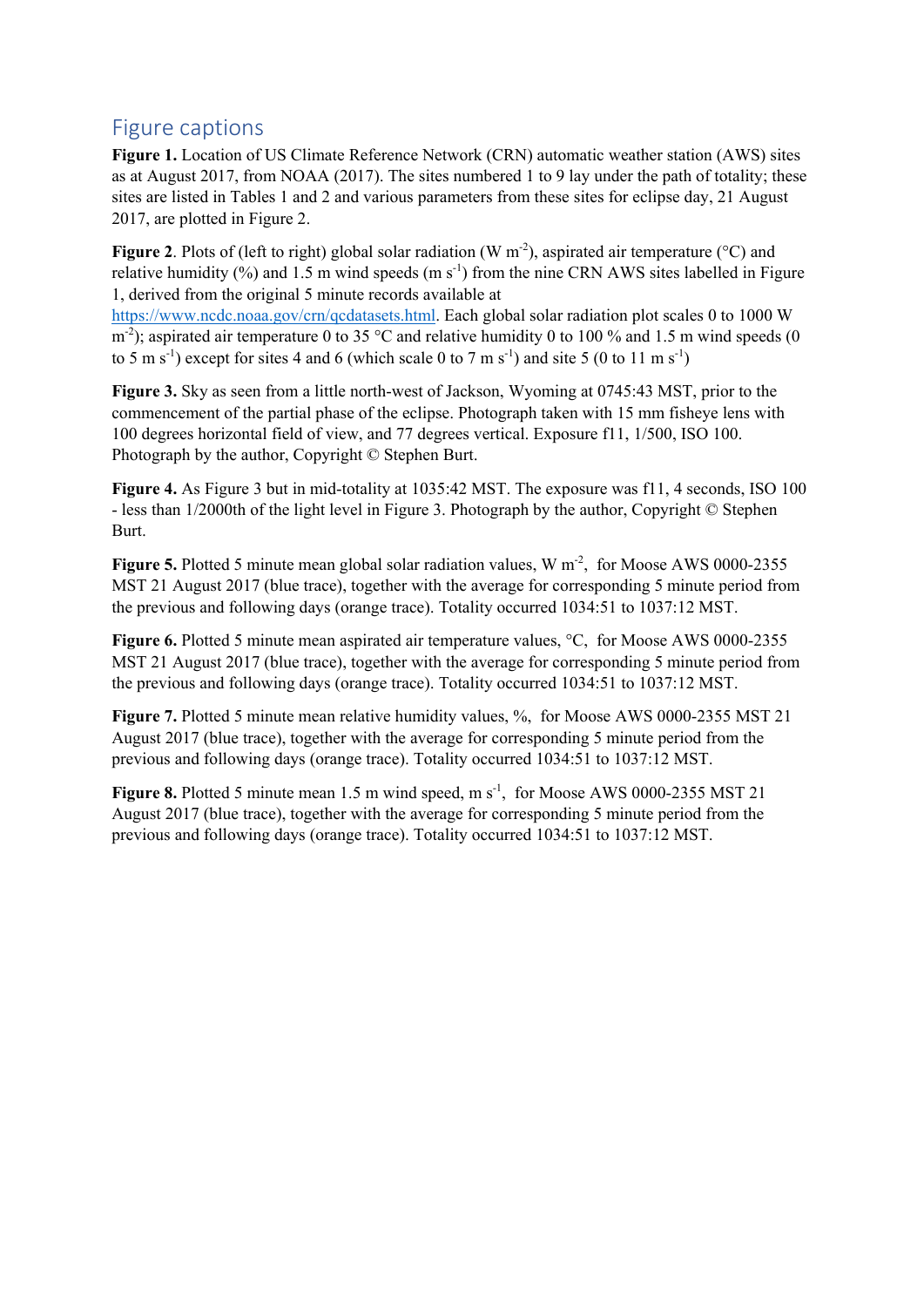# **FIGURES**

**Figure 1.** Location of US Climate Reference Network (CRN) automatic weather station (AWS) sites as at August 2017, from NOAA (2017). The sites numbered 1 to 9 lay under the path of totality; these sites are listed in Tables 1 and 2 and various parameters from these sites for eclipse day, 21 August 2017, are plotted in Figure 2.

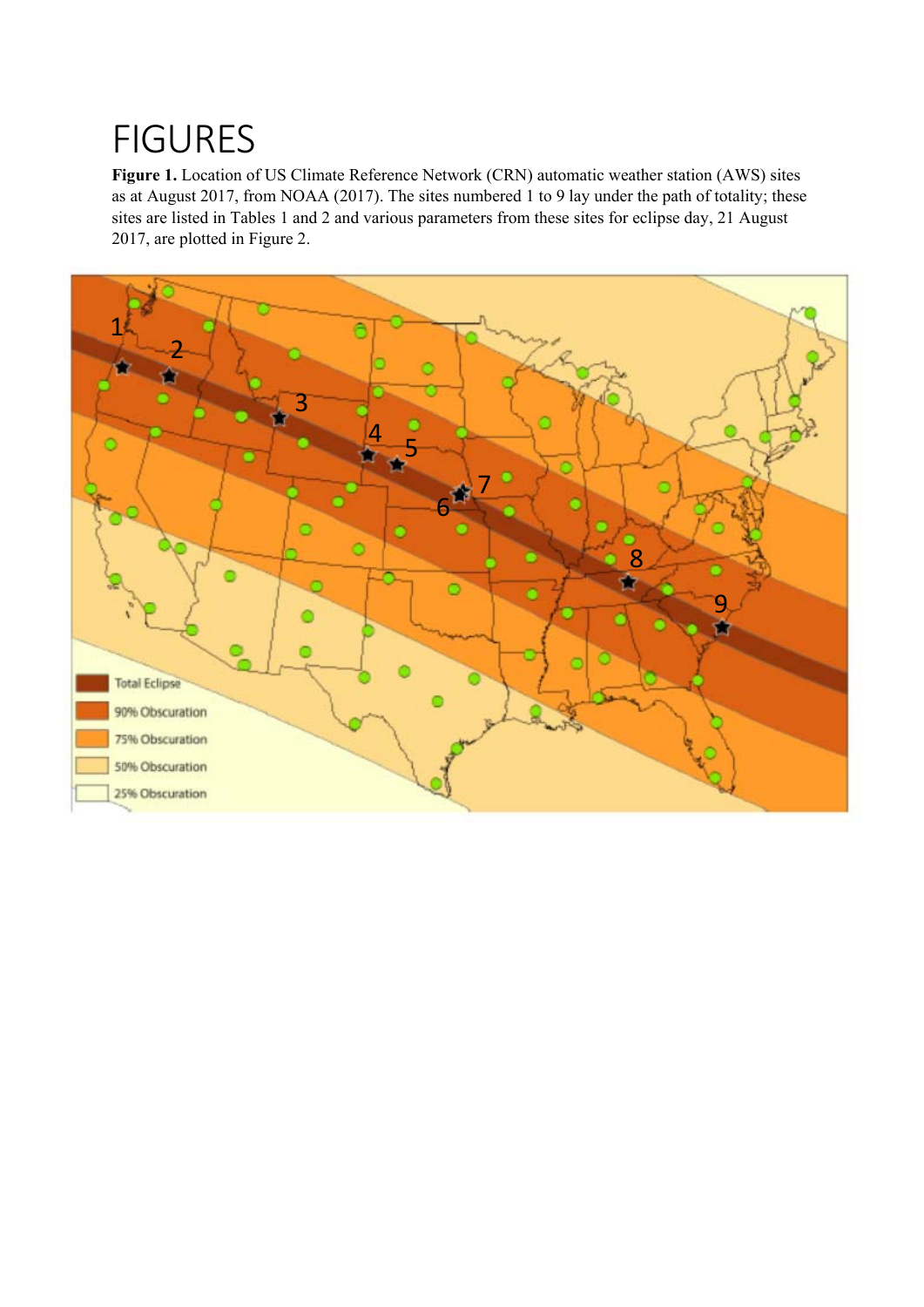Figure 2. Plots of (left to right) global solar radiation (W m<sup>-2</sup>), aspirated air temperature (°C) and relative humidity (%) and 1.5 m wind speeds (m s<sup>-1</sup>) from the nine CRN AWS sites labelled in Figure 1, derived from the original 5 minute records available at

https://www.ncdc.noaa.gov/crn/qcdatasets.html. Each global solar radiation plot scales 0 to 1000 W m<sup>-2</sup>; aspirated air temperature 0 to 35 °C and relative humidity 0 to 100 %; and 1.5 m wind speeds (0 to 5 m s<sup>-1</sup>) except for sites 4 and 6 (which scale 0 to 7 m s<sup>-1</sup>) and site 5 (0 to 11 m s<sup>-1</sup>). Site 3 is Moose, Wyoming; see Figures 5 to 8 for more detail.

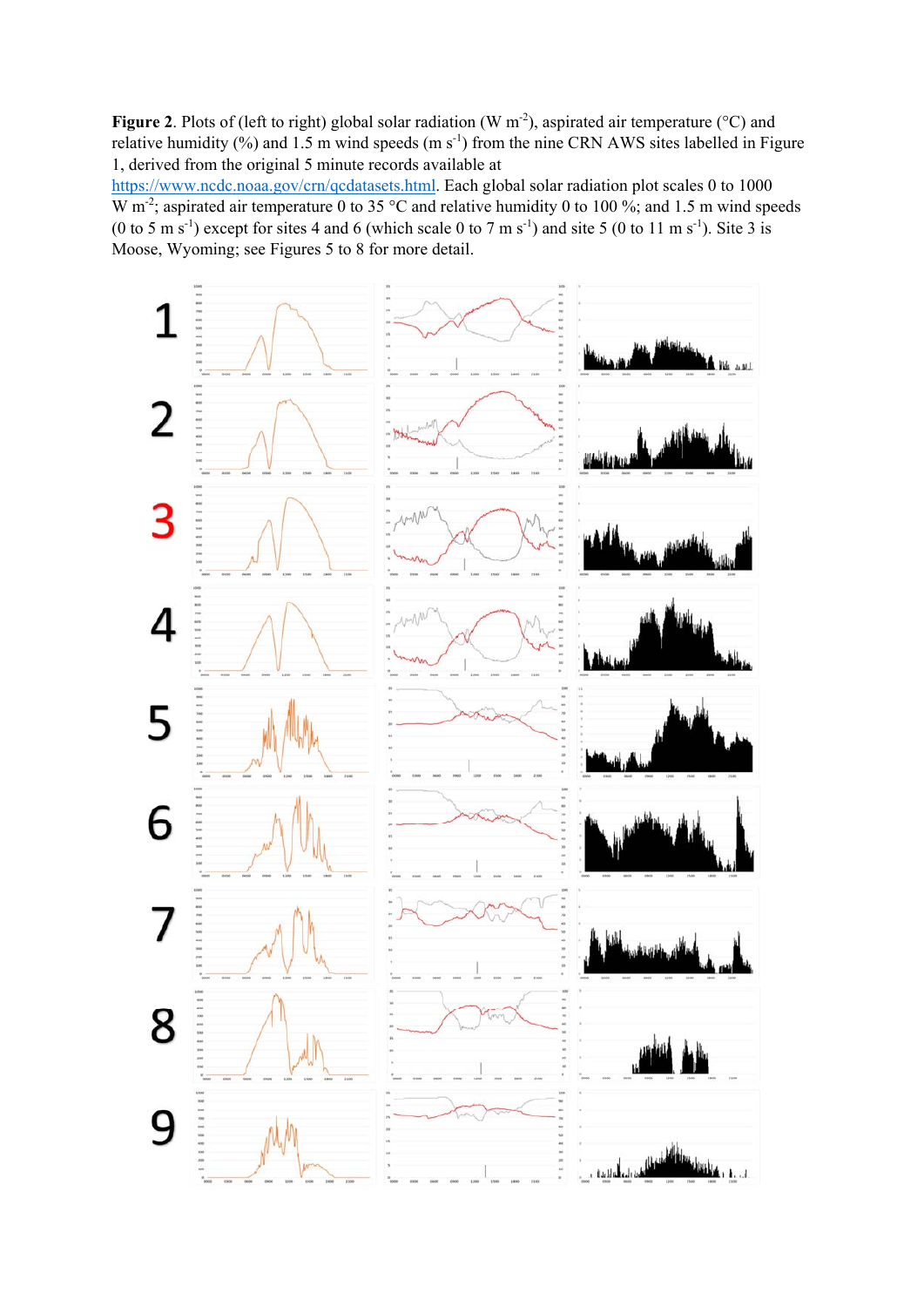**Figure 3.** South-east quadrant of the sky as seen from a little north-west of Jackson, Wyoming at 0745:43 MST, prior to the commencement of the partial phase of the eclipse. Photograph taken with 15 mm fisheye lens with 100 degrees horizontal field of view, and 77 degrees vertical. Exposure f11, 1/500, ISO 100. Photograph by the author, Copyright © Stephen Burt.

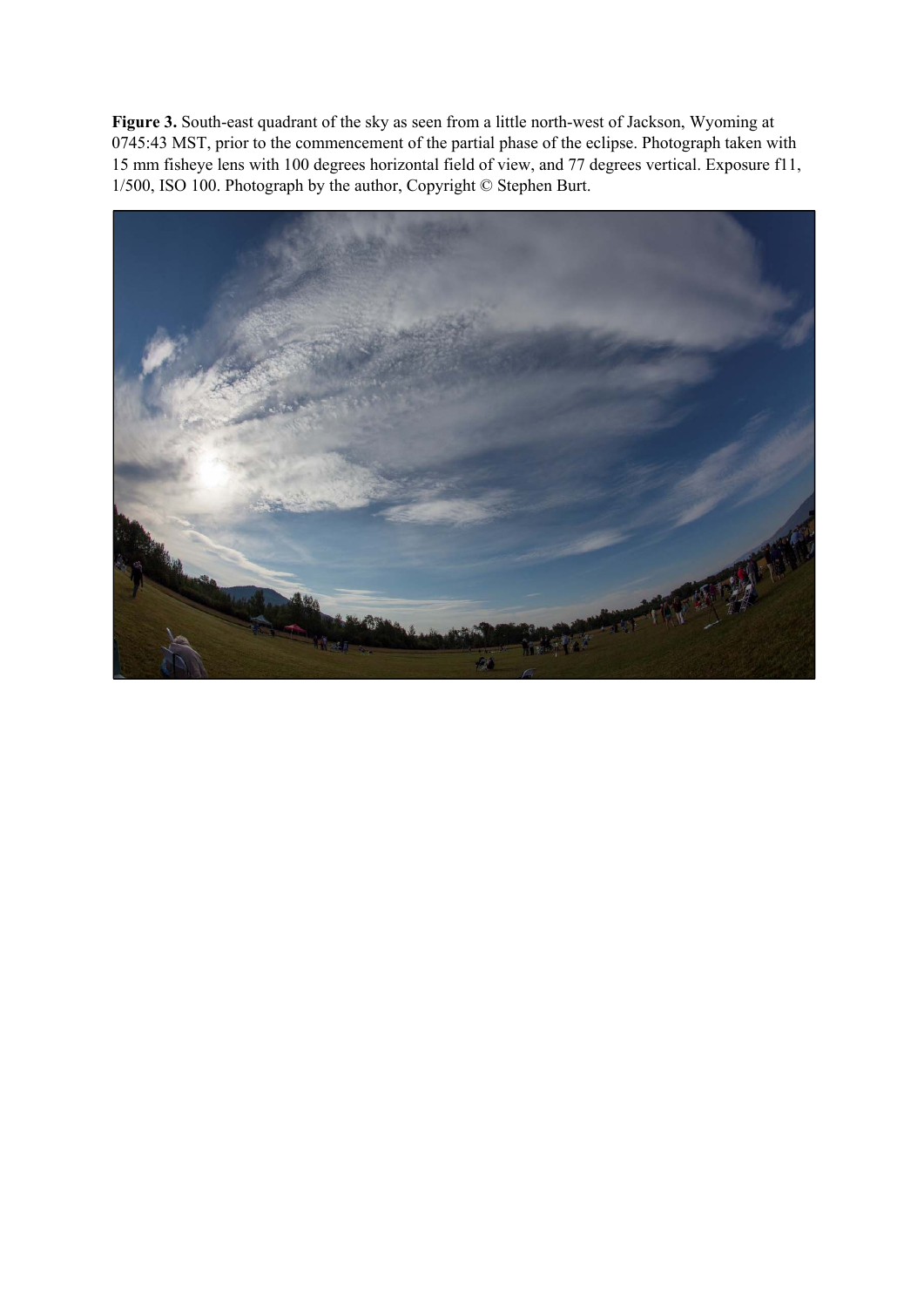**Figure 4.** As Figure 3 (camera position unchanged) but in mid-totality at 1035:42 MST. The exposure was f11, 4 seconds, ISO 100 - less than 1/2000th of the light level in Figure 3. Photograph by the author, Copyright © Stephen Burt.

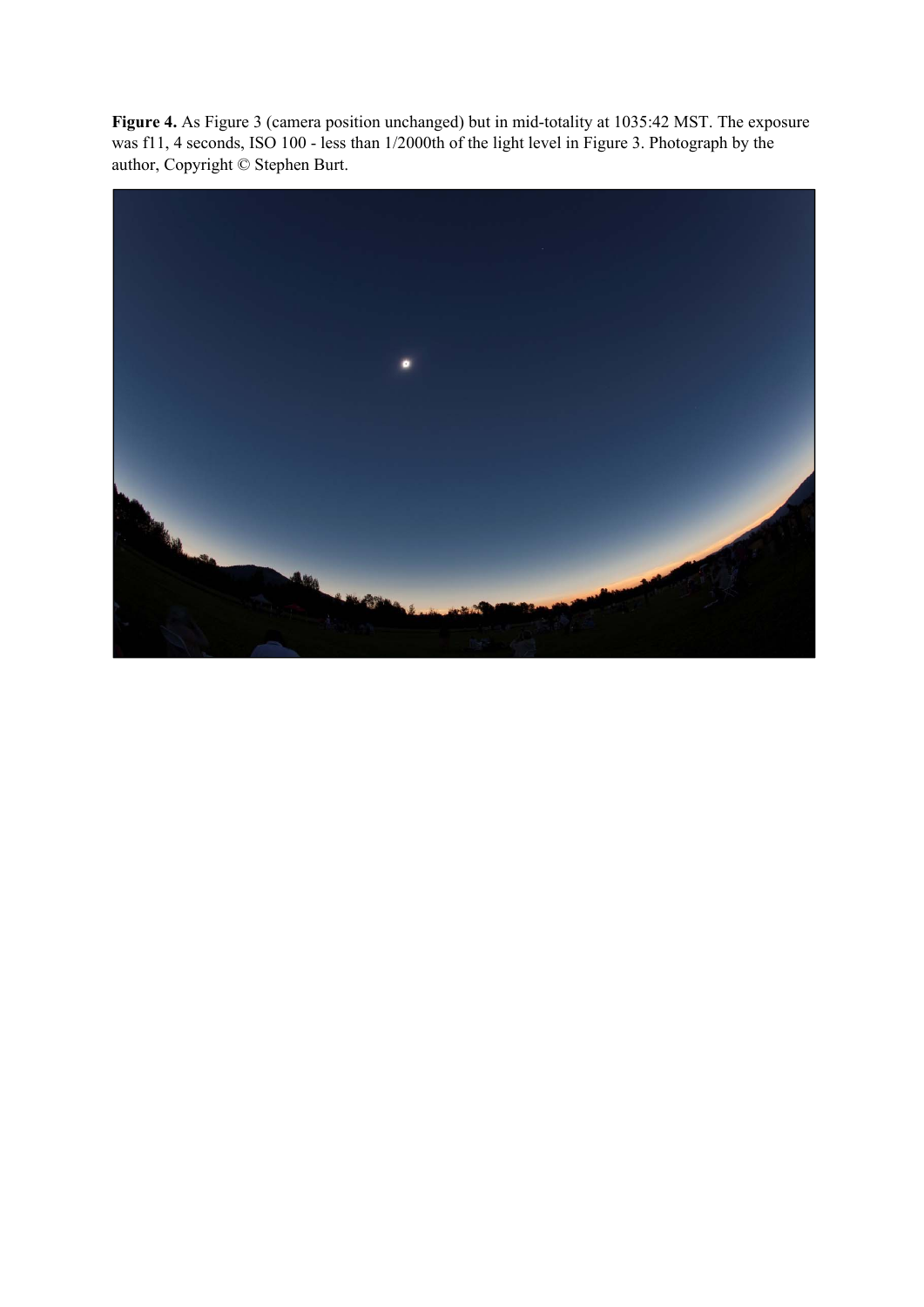Figure 5. Plotted 5 minute mean global solar radiation values, W m<sup>-2</sup>, for Moose AWS 0000-2355 MST 21 August 2017 (blue trace), together with the average for corresponding 5 minute period from the previous and following days (orange trace). Totality occurred 1034:51 to 1037:12 MST.

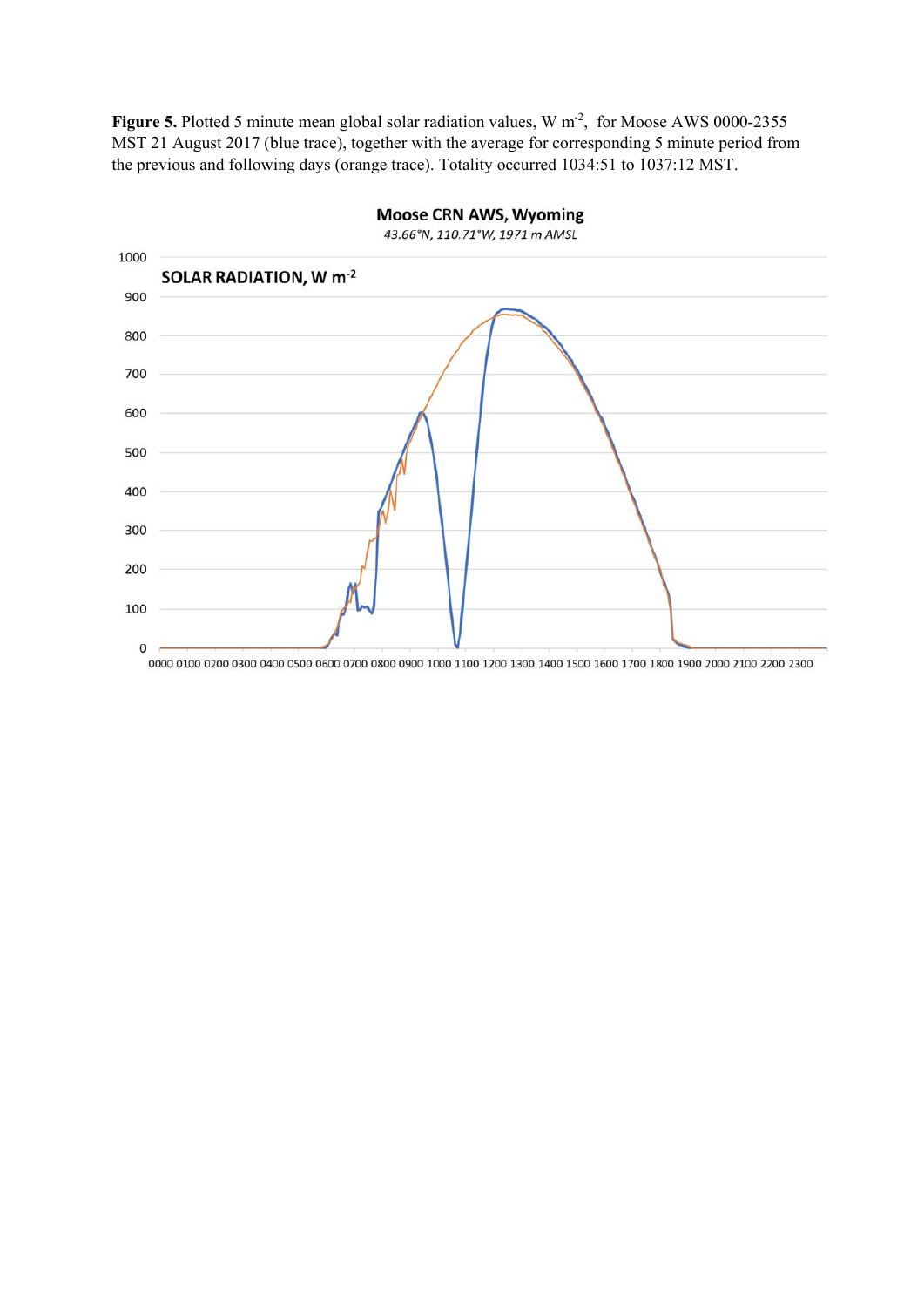Figure 6. Plotted 5 minute mean aspirated air temperature values, °C, for Moose AWS 0000-2355 MST 21 August 2017 (blue trace), together with the average for corresponding 5 minute period from the previous and following days (orange trace). Totality occurred 1034:51 to 1037:12 MST.

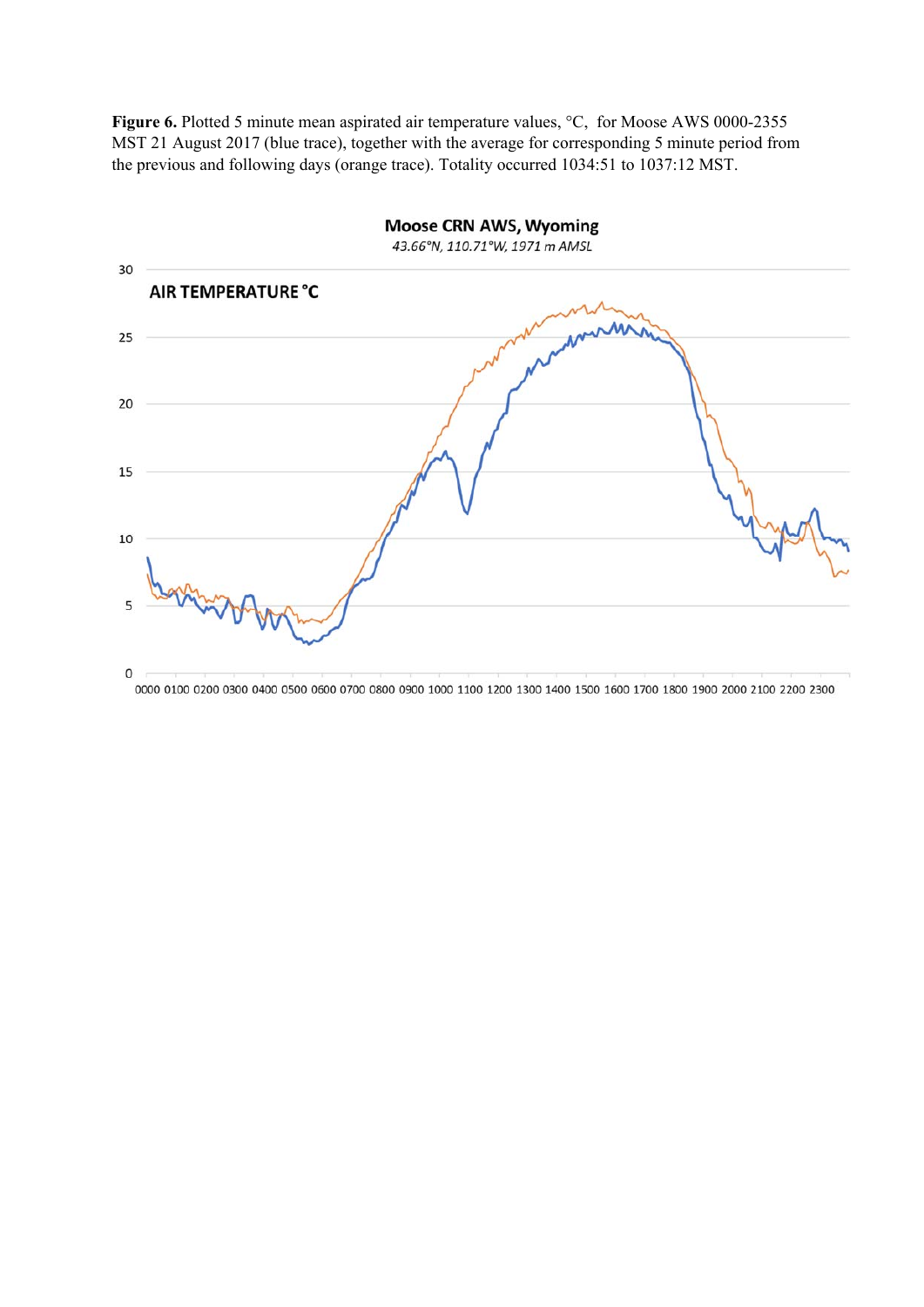Figure 7. Plotted 5 minute mean relative humidity values, %, for Moose AWS 0000-2355 MST 21 August 2017 (blue trace), together with the average for corresponding 5 minute period from the previous and following days (orange trace). Totality occurred 1034:51 to 1037:12 MST.